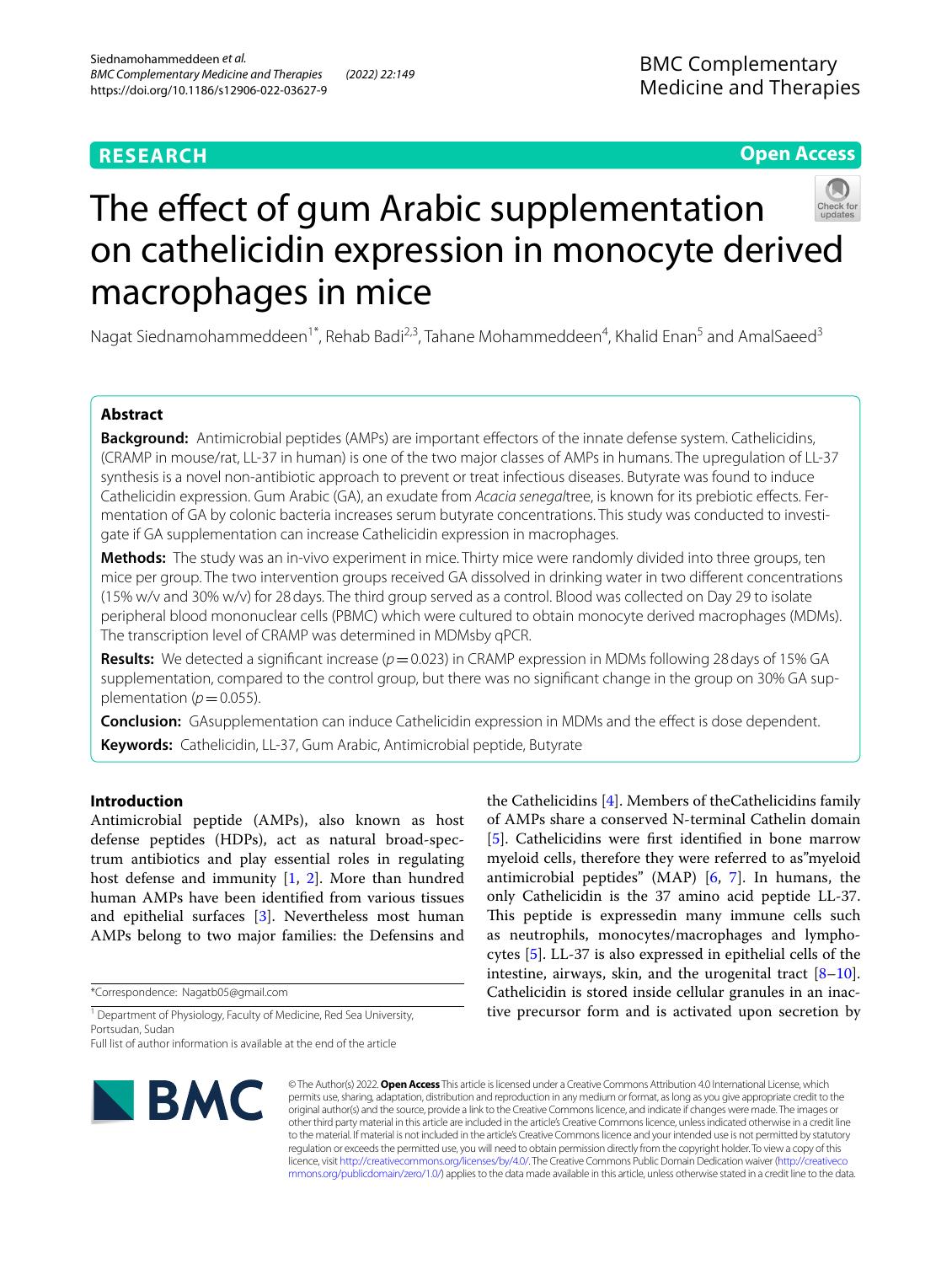proteolitic cleavage of the conserved cathelin domain from the active C-terminal region [[6\]](#page-5-4).

LL-37 has broad-spectrum antimicrobial activity against Gram-positive and Gram-negative bacteria, as well as against fungi and enveloped viruses  $[11]$ . The antiinfective properties of LL-37 depend on its direct microbicidal and immunomodulatory activities. The direct microbicidal activity of LL-37 is predominantly mediated by disrupting the integrity of microbial membranes, due to its inherent cationic and amphipathic nature [\[12](#page-5-9)]. Additionally, a multi-hit mechanism in which the peptide translocates through the bacterial inner membrane to interacts with several intracellular targets appears to enhance direct microbicidal activity [[13\]](#page-5-10). For example in *Escherechia coli* intracellular LL-37 induced the production of reactive oxygen species (ROS), increased the permeability of the membrane and afected the transcription of genes related to energy production and carbohydrates metabolism with the net result of inhibiting bacterial growth [[14](#page-5-11)].

Despite its direct microbicidal action, several line of evidence have shown that the anti-infective activity of LL-37 in vivo is mainly dependent on its ability to modulate the immune response [\[15](#page-5-12)]. LL-37 boosts immune-activating functions such as chemokine production, leukocyte recruitment, immune cell activation, T-cell polarization and angiogenesis [\[16](#page-5-13), [17\]](#page-5-14). Also, LL-37 induces autophagy-mediated killing which provides protection against infection with intracellular organisms such as *Mycobacterium tuberculosis* [\[18\]](#page-5-15).

The non-microbicidal, immunomodulatory actions of Cathelicidins have attracted increasing attention and have been associated with several autoimmune diseases; such as psoriasis [[19](#page-5-16)], systemic lupus erythematous [\[20](#page-5-17)], arthritis [\[21](#page-5-18)], atherosclerosis [[22](#page-5-19), [23\]](#page-5-20), and type 1 diabetes [[24\]](#page-5-21). Interestingly a study showed that the gut microbiota via short-chain fatty acids promoted the production of mCRAMP (mouse cathelicidin-related antimicrobial peptide), the only cathelicidin in rats and mice, by pancreatic endocrine cells, which provided protection against autoimmune diabetes by inducing regulatory immune cells in the pancreas [[24\]](#page-5-21).

Induction of endogenous CRAMP/LL-37 expression has emerged as a novel approach in combating infectious diseases through alternative therapy.

Short-chain fatty acids, butyrate in particular, were found to be strong inducers of LL-37 gene expression [[25](#page-5-22)]. Sodium phenyl-butyrate (PBA) is a registered drug used for the treatment of urea cycle disease [[26](#page-5-23)]. Earlier studies have shown that treatment with PBA enhanced cathelicidin expression in a colonic epithelia cell line and in colonic epithelium in a rabbit model of shigellosis, which resulted in rapid clinical recovery and a concomitant decline in bacterial load in stool [\[27](#page-5-24), [28\]](#page-5-25). Similarly, studies in rabbit model of shigellosis have further shown that PBA treatment overcome Shigella mediated down regulation of Cathelicidin expression in in a bronchial epithelial cells [[29,](#page-5-26) [30\]](#page-5-27).

An in vitro study showed that PBA induced cellular production of LL-37and inhibited the growth of *Mycobacterium tuberculosis* (Mtb) in human macrophages [\[31](#page-5-28)]. Furthermore, an in vivo study showed that oral intake of PBA up regulates LL-37 in human macrophages and lymphocytes, and induced intracellular killing of Mtb [[32\]](#page-5-29). In a randomized controlled trial oral PBA together with vitD,which is also known to induce LL-37 expression, demonstrated benefcial efects toward clinical recovery in tuberculosis patients  $[33]$  $[33]$  $[33]$ .

Gum Arabic (GA) is derived from the exudates of *Acacia senegal* or *Acacia seyal* trees. It consists of a mixture of polysaccharides (major component) plus oligosaccharides and glycoproteins [[34,](#page-5-31) [35\]](#page-5-32). Oral intake of GA has been shown to provide several health benefts [[36](#page-5-33)]. GA signifcantly increases *Bifdobacteria, Lactobacteria, and Bacteriodes* in the gut and is considered to have prebiotic actions  $[37]$  $[37]$ . GA is claimed to have anti-cancer [\[38](#page-5-35)], anti-malarial [\[39\]](#page-5-36) immune-modulatory  $[38, 39]$  $[38, 39]$  $[38, 39]$  $[38, 39]$  $[38, 39]$  and antioxidant effects  $[37, 40]$  $[37, 40]$  $[37, 40]$  $[37, 40]$  $[37, 40]$ . GA treatment has been shown to favorably infuence clinical and laboratory results in rats with adenine-induced chronic renal failure (CRF) and in humans diagnosed with renal failure [[40–](#page-5-37)[42\]](#page-5-38). It also increased Erythropoietin level in two separate studies and ameliorated anemia induced by adenine administration [[43,](#page-6-0) [44\]](#page-6-1). Very recently GA was found to have a novel efect on fetal hemoglobin production [\[45](#page-6-2)]. Also, Gum Arabic ingestion resulted in decreased infammatory markers and disease severity score among Rheumatoid Arthritis Patients [[46\]](#page-6-3).

Regarding Cathelicidin expression, several studies showed that GA ingestion increases serum short chain fatty acid concentration, mainly butyrate and propionate  $[47, 48]$  $[47, 48]$  $[47, 48]$  $[47, 48]$ .. Many of the health beneficial effects of GA mentioned above was related to increased serum butyrate concentration following regular GA intake [[33](#page-5-30)]. Increasing Cathelicidin expression is beneficial in treatment of diseases such as shigellosis and tuberculosis in which Cathelicidin expression is down regulated as discussed earlier [[28,](#page-5-25) [33](#page-5-30)]. Also Cathelicidin through its immunomodulatory functions was involved in several autoimmune diseases and cardiovascular diseases [[22](#page-5-19)[–24](#page-5-21)]. And since butyrate is a potent inducer of Cathelicidin expression, we were interested in investigating the efect of regular GA intake on Cathelicidin expression by immune cells.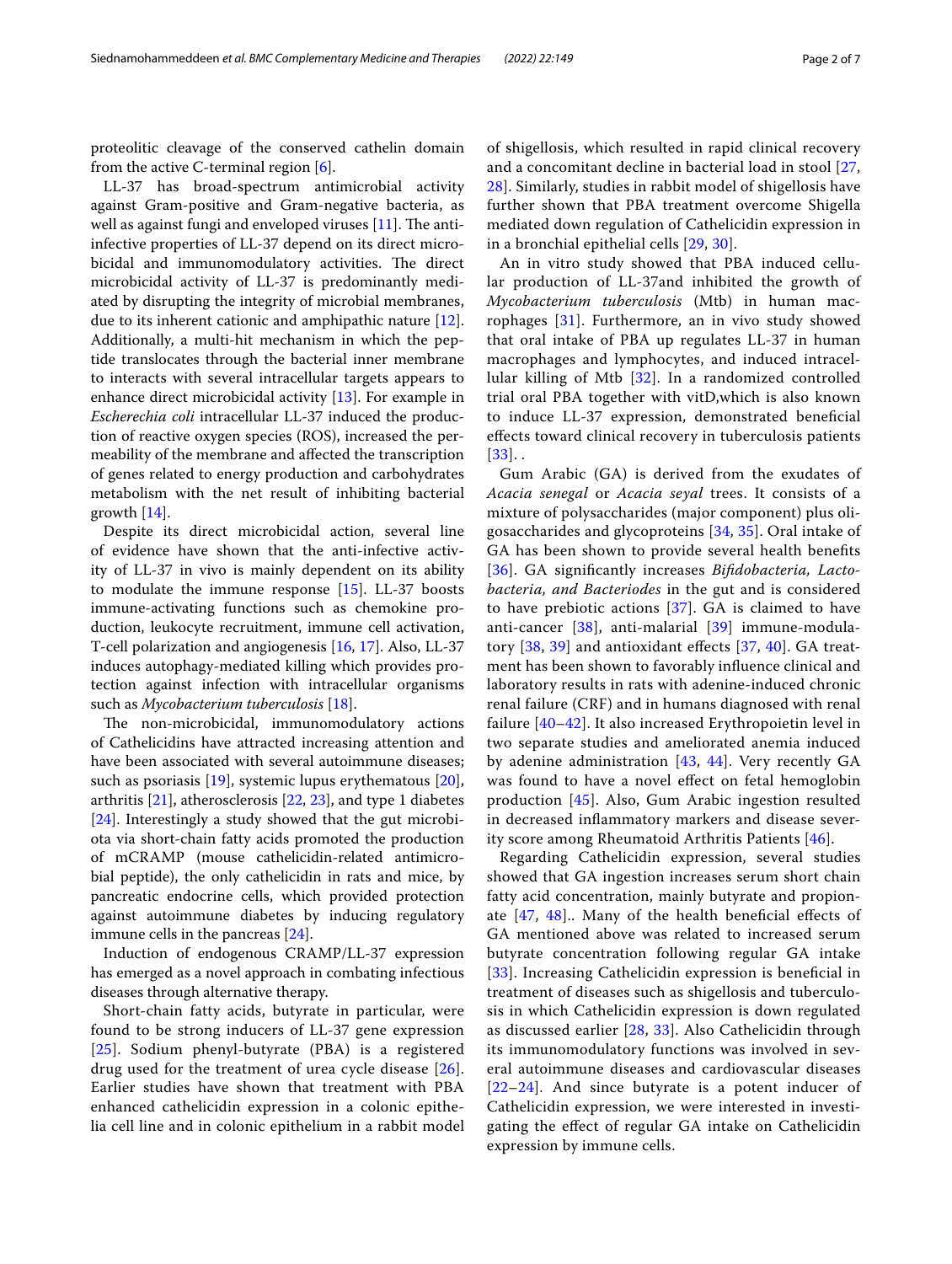# **Material and method**

## **Gum Arabic**

Gum Arabic powder used in the study was a 100% natural powder produced mechanically from the extract of *Acacia Senegal* tree with a particle size less than 210 μm (Dar Savanna Ltd., Khartoum, Sudan). Its quality was consistent to the requirements of Food and Agriculture Organization of the United Nations (FAO) and British pharmacopoeia (BP).

# **Animal handling and the experimental groups**

The study included 30 wild-type male mice aged 4 months, with an average weight of 25 g. Mice were obtained from the National Center For Research (Khartoum, Sudan)and were housed in separate cages. Mice had free access to food and water. After 5 days adaptive period, mice were randomly and equally divided into three groups as follow: The control group; 15% GA group: mice in this group received 30 g/d GA in 200 ml drinking water in a concentration of 15%w/v; and 30% GA group: mice in this group received 60 g/d GA in 200 ml drinking water in a concentration of 30% w/v. GA was provided to the two intervention groups. The lower dose of GA was selected based on previous experiments with GA  $[42, 44]$  $[42, 44]$  $[42, 44]$  $[42, 44]$ . The higher dose was used to investigate if the efect of GA was dose related. GA supplementation continued for 28 days in which fresh GA solutions were prepared daily. Mice were weighed weekly. Animals were checked at least daily, even on weekends. At the end of the 28 days period, mice were euthanized via  $CO<sub>2</sub>$  inhalation and blood samples were collected under aseptic condition.

# **Blood collection and cell culture**

Blood samples were collected on day 29.Mice were euthanized and blood collected by cardiac puncture and placed into EDTA tubes. Samples were centrifuged for 10 minutes at 2000 g and the plasma was stored at  $-20$  C°for further analysis. The buffy coat was transferred into a single tube that can contain at least twice its volume. Then it was diluted and mixed gently with equal amount of PBS.

# **PBMC isolation and culture**

Peripheral blood mononuclear cells (PBMC) were isolated from the diluted bufy coat using Ficoll–Paque density gradient (3 ml of Ficoll) was added to the bottom of a15 ml conical tube without touching the side of the tube. Gently the Ficoll was overlayed with the diluted buffy coat. The diluted sample was allowed to flow down the side of the tube and pool on top of the density gradient media surface without breaking the surface plane and then the tube was centrifuged at 400 g for 20 min at 18 °C. New sterile conical tubes were labeled, with the same number and same volumes as for the density gradient cell separation, which will contain PBMCs. The plasma layer was removed as much as possible with pipette. The mononuclear cells were collected from the plasma/Ficoll interface with a disposable transfer pipette and transferred into a new sterile conical tube. PBS (3 ml) was added to each tube and the tubes were centrifuged at 400 g for 10 minutes. The supernatant was removed carefully (the pellet is loose because of red blood cells) by tilting the tube and pipetting of the supernatant without touching the pellet. The cell pellet was suspended by gentle pipetting in a 1 mL PBS and the tube was then flled with PBS and centrifuged at 400 g for 10 minutes. The supernatant was discarded and cell concentration and viability were determined by using the Cellometer 2000. PBMCs were washed by using PBS and re-suspended in culture medium containing 10% autologous plasma in RPMI-1640, 1% L-glutamine, 1% sodium pyruvate, 0.5% amphotericin B and 1% penicillin-streptomycin. Cells were plated in two parallel 4-well tissue culture plates (NUNC, Roskilde, Denmark) and incubated for 5 days in 5%  $CO<sub>2</sub>$  at 37 °C. Thereafter, the supernatant containing the non-adherent cells was removed. The remaining adherent cells in the culture plate monocyte derived macrophage (MDM) were harvested using a cell scraper and treated with Saponin 0.1% [[32\]](#page-5-29).

# **Quantitative real time RT‑PCR amplifcation of CRAMP**

RNA was extracted from MDM samples as follow: Cells were homogenized in TRI Reagent (easy- BlueTM Total RNA extraction kit) then it was extracted with chloroform in phase lock tubes (5 Prime) following the manufactures protocol and stored at −80°C until processed. RNA integrity and concentration were determined on a NanoDrop 2000 (Thermo Scientific). The b-actin primers used to amplify beta actin were, BACTIN-1 (GGT-CGTCGACAACGGCTC) and BACTIN-2 (TGCCAT GTTCAATG-GGGTAC). CRAMP-F1 (5′-AGGAGA TCTTGGGAACCATGCAGTT-3′) and CRAMP-R1 (5′-GCAGATCTACTGCTCCGGCTGAGGTA-3′) were the primers used to amplify CRAMP  $[49]$  $[49]$  $[49]$ . The reverse transcriptase reactions were run with reverse transcription reaction template and oligos using SYBR Green PCR Master Mix (iNtRON Biotechnology). All measurements were performed in triplicate with Rotor- Gene Q Series software 2.3.1 sequence detection system. The thermal profle consisted of 42°C for 20min., 95°Cfor 10min., followed by 45cycles of 95°C for 10s and 60°C for 60seconds. Results were analyzed by the comparative cycle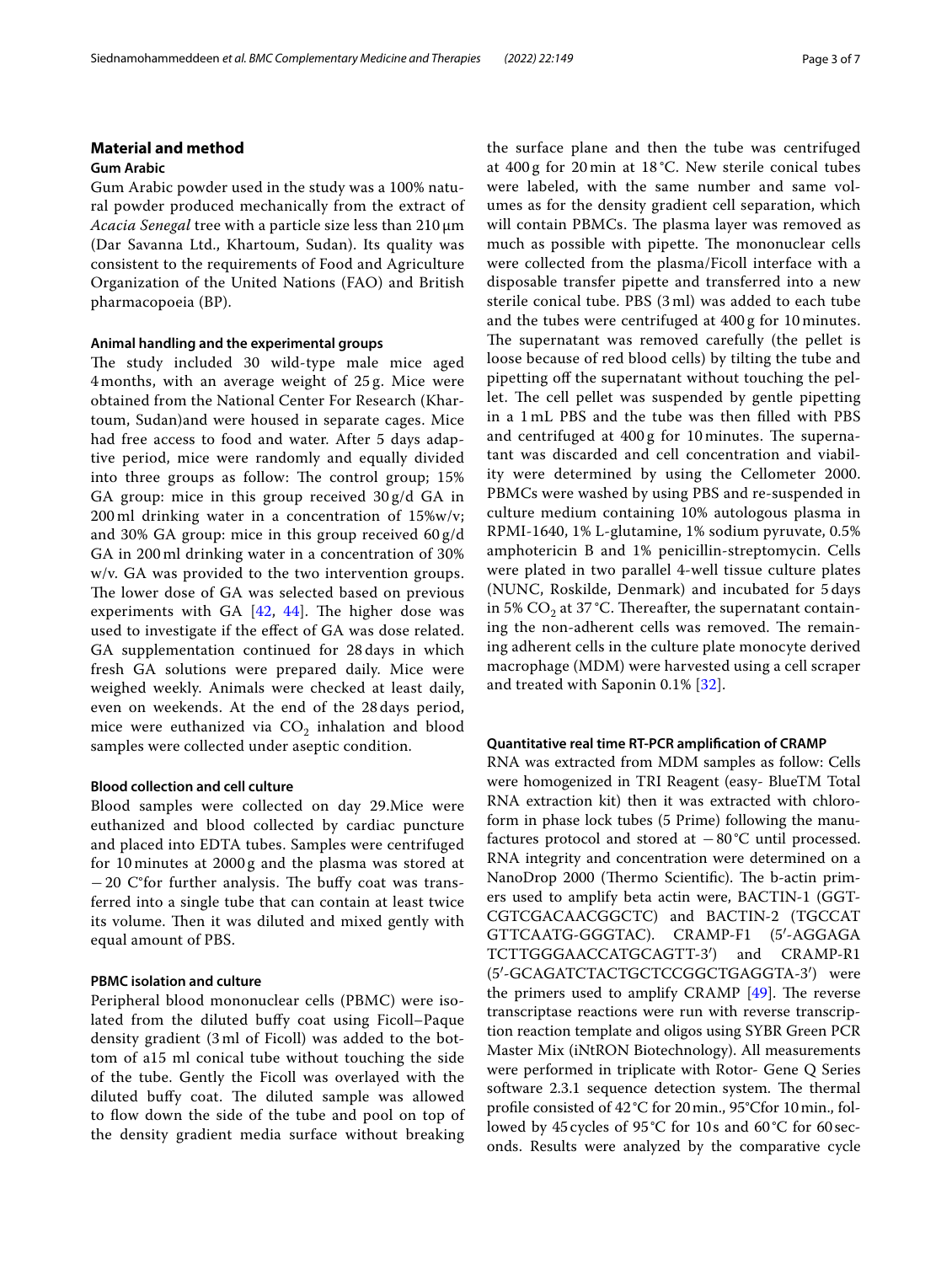

<span id="page-3-0"></span>threshold (Ct) Method, where Ct is the number of cycles required to reach an arbitrary threshold [\[49](#page-6-6)].

# **Statistics**

Data was analyzed using statistical package for social sciences (SPSS ver. 22). Kruskal-Wallis ANOVA on Ranks test was used to compare groups..The test was considered signifcant, when P. value was less than 0.05. Results were expressed as mean and standard deviation.**.**

# **Results**

# **Efects of GA supplementation on cathelicidin expression in mice monocyte derived macrophages**

Comparison between the three groups regarding the levels of CRAMP constructs revealed signifcant difference  $(p=0.028)$  (Fig. [1](#page-3-0)). The group that was supplemented with 15% GA showed signifcantly higher levels of CRAMP transcripts compared to the control group ( $p = 0.023$ ). Although the levels of CRAMP transcripts increased in the group that received 30% GA they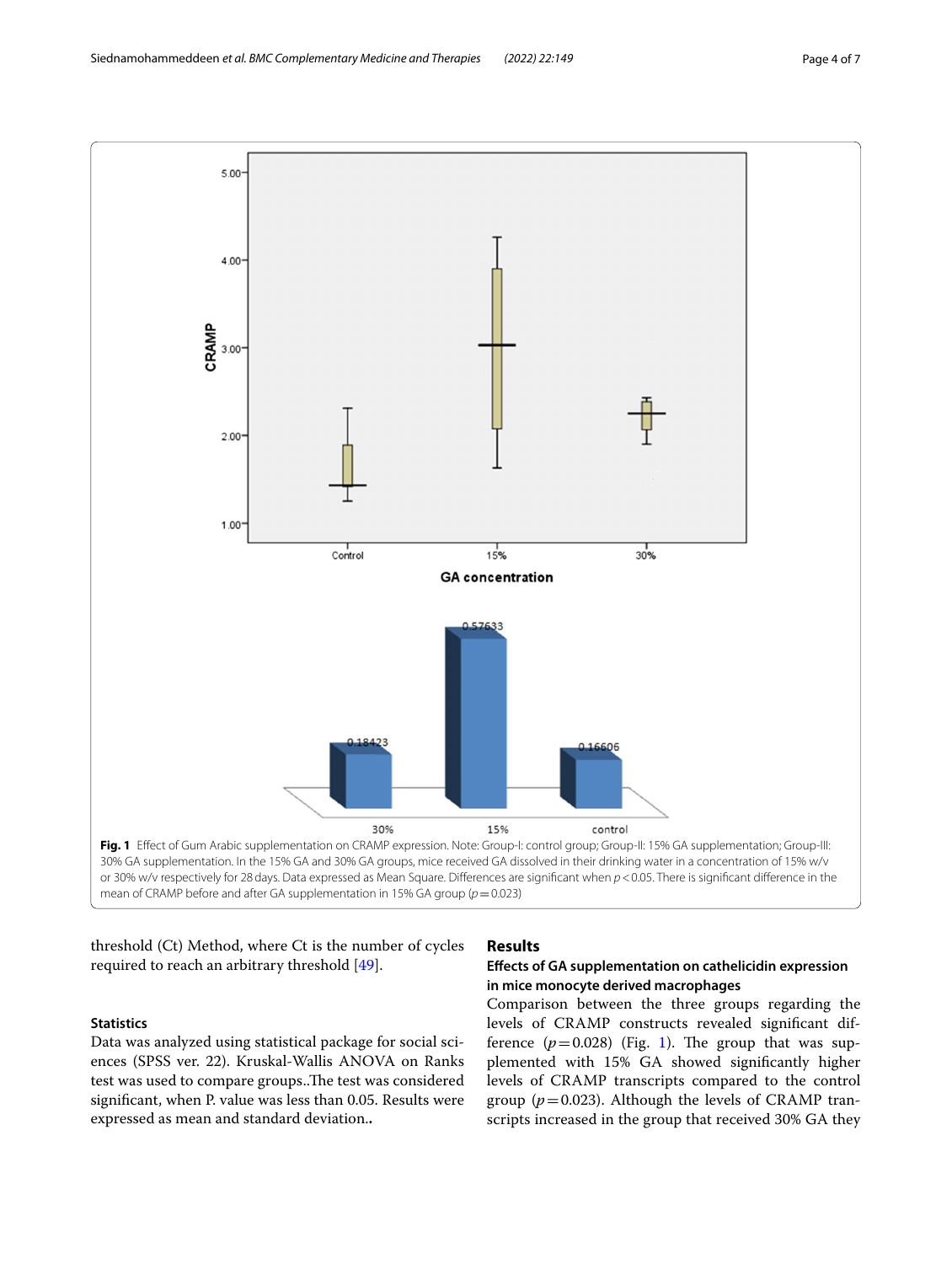were not statistically diferent from the control group  $(p=0.055)$ .

## **Discussion**

Several cell types including macrophage are known to express Cathelicidin  $[3, 7]$  $[3, 7]$  $[3, 7]$ . The aim of the study was to evaluate the efect of GA supplementation on Cathelicidin expression in mice MDMs. We administrated GA to two groups of healthy mice in two diferent concentrations: 15 and 30%  $w/v$  for 28 days. The expression of CRAMP in MDM cellswas assessed using Quantitative real time PCR. Our results showed that there was a signifcant increase in RNA expression of Cathelicidin among the groups supplemented with GA in a concentration of 15%  $(P=0.023)$  in comparison with the control group. These results were expected since GA has been shown to increase circulating butyrate concentration. Matsumoto'set. al, showed that ingestion of 25g of GA daily doubled serum butyrate level [[47\]](#page-6-4). Butyrate is known to increase cathelicidin production in immune cells [\[31](#page-5-28)]. It has been shown that the downregulation of the rabbit cathelicidin (CAP-18) in the colonic and lung epithelium can be opposed by oral treatment with sodium butyrate or its analogue, PBA, in experimental model of shigellosis [[28,](#page-5-25) [30](#page-5-27)]. Both butyrate and PBA induced LL-37 expression in human lung epithelial and colonic epithelial lines [\[29\]](#page-5-26).

Studies have shown that butyrate afects LL-37 expression mainly at the transcriptional level and that LL-37 mRNA expression was directly correlated with LL-37 protein synthesis and antimicrobial activity both in vitro and in vivo [[50\]](#page-6-7). Hyperacetylation of core histones is considered to be the major mechanism of butyrate-induced LL-37 expression [[51\]](#page-6-8). Nevertheless, it has been shown that MAP kinase signaling pathway is also involved in butyrate- induced CAMP gene expression [\[51](#page-6-8)].

Cathelicidin RNA expression in MDMs obtained from mice receiving high concentrations of GA (30% w/v.) was higher when compared to the control group, but the difference was not statistically significant Fig.  $1$ ). This indicates that butyrate induced CRAMP expression was dose dependent, and the stimulatory efect of butyrate is lost in higher butyrate concentrations [\[52](#page-6-9)]. As reported by Soliman et al. butyrate up-regulated leptin expression within physiological levels (1mM) but the high doses inhibited gene expression of Leptin. It is uncertain why high doses of butyrate exert this inhibitory efect.

In conclusion, the study demonstrated a novel efect of GA, as an inducer for cathelicidin expression. Being able to induce the expression of cathelicidin, regular consumption of GA can therefore enhance the innate immunity against bacterial, viral, and fungal infections. Hence the study asserts that GA is a promising candidate as an adjuvant treatment in infectious diseases. Efect of GA supplementation in Cathelicidine expression in humans should be investigated.

## **Supplementary Information**

The online version contains supplementary material available at [https://doi.](https://doi.org/10.1186/s12906-022-03627-9) [org/10.1186/s12906-022-03627-9](https://doi.org/10.1186/s12906-022-03627-9).

#### **Additional fle 1.**

**Additional fle 2.**

#### **Acknowledgements**

The authors thank the participants and the Dar Savanna Ltd. Khartoum, Sudan. ([http://www.ssgums.com\)](http://www.ssgums.com/).

#### **Authors' contributions**

Nagat Siednamohammeddeen: wrote the main manuscript text, designing the study,and acquiring and analyzing data. Rehab Badi: manuscript writing and designing the study. Nagat Siednamohammeddeen and Tahani Mohammeddeen: prepared the fgure, and conrtibute to the expirement. Khalid Enan: contribute to the experiment. All authors reviewed the manuscript. Amal Saeed: designing the study and approved the fnal version to be published. The author(s) read and approved the fnal manuscript.

## **Funding**

This study was supported by a DAAD Grant, In Country Scholarship Program Sudan, 2017 (57377187).

#### **Availability of data and materials**

The datasets used and /or analysed during the current study available from the corresponding author on reasonable request.

#### **Declarations**

#### **Ethics approval and consent to participate**

The study has been ethically approved by the Research Ethics Committee University of Khartoum and the Committee of Conducting Clinical Trials on humans and Animals in Sudan National Medicines and Poisons Board. Animal handling was in accordance to the National Institutes of Health guidelines for the care and use of laboratory animals (NIH publication No. 85-23, revised 1996) and in accordance with ARRIVE guidelines**.**

#### **Consent for publication**

Not applicable.

#### **Competing interests**

The authors declare no competing interests.

#### **Author details**

<sup>1</sup> Department of Physiology, Faculty of Medicine, Red Sea University, Portsudan, Sudan. <sup>2</sup> Physiology Department, College of Medicine, King Khalid University, Abha, Saudi Arabia. <sup>3</sup> Department of Physiology, Faculty of Medicine, University of Khartoum, Khartoum, Sudan. <sup>4</sup> Department of Microbiology, Faculty of Medicine, Red Sea University, Portsudan, Sudan.<sup>5</sup> Department of Virology, Central Laboratory, Ministry of Higher Education and Scientifc Reaserch, Khartoum, Sudan.

## Received: 18 August 2021 Accepted: 17 May 2022 Published online: 01 June 2022

#### **References**

<span id="page-4-0"></span>1. Zasloff M. Antimicrobial peptides of multicellular organisms. Nature. 2002;415(6870):389–95.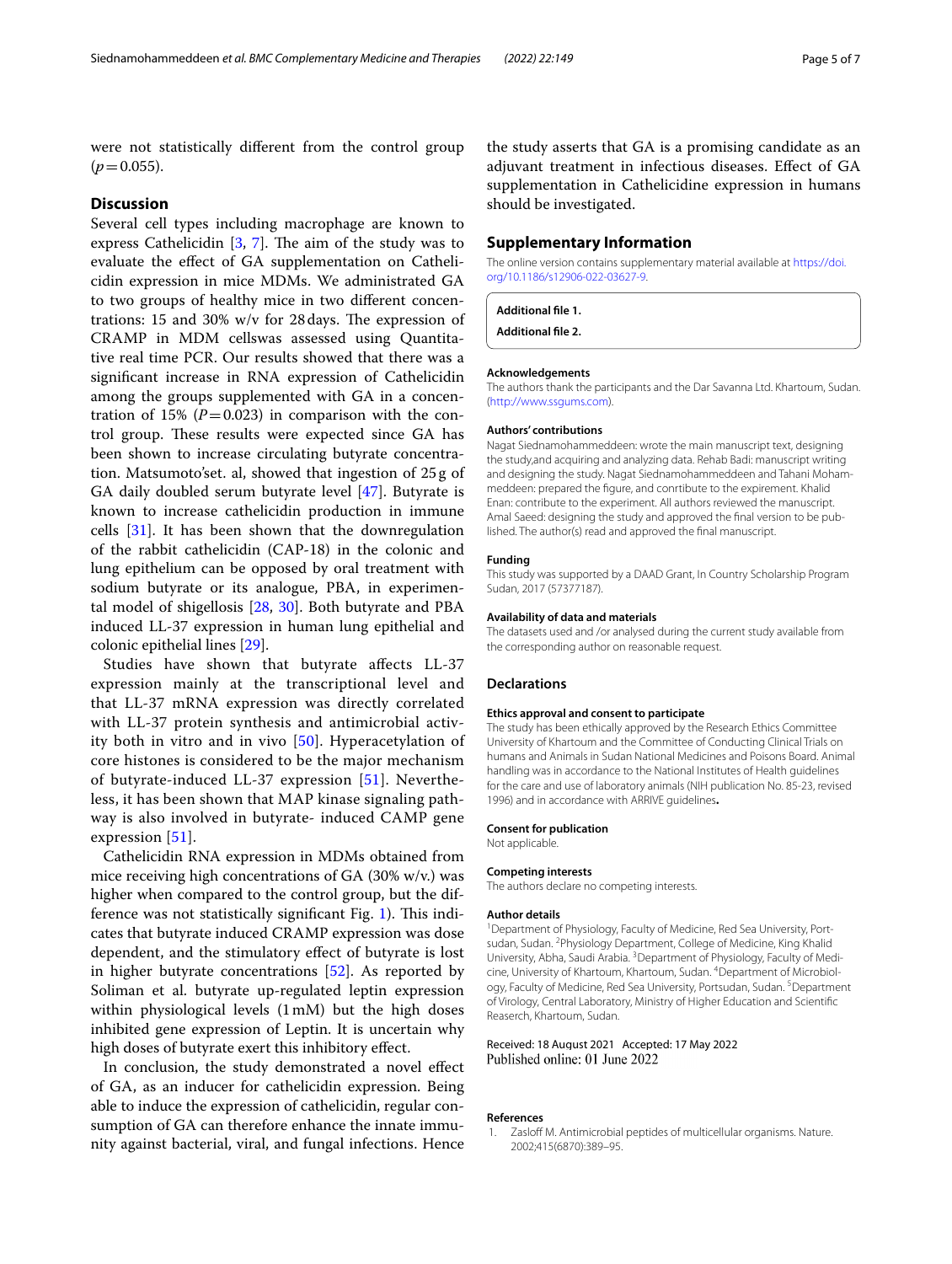- <span id="page-5-0"></span>2. Hilchie AL, Wuerth K, Hancock RE. Immune modulation by multifaceted cationic host defense (antimicrobial) peptides. NatChem Biol. 2013;9(12):761–8.
- <span id="page-5-1"></span>3. Wang G. Human antimicrobial peptides and proteins. Pharmaceuticals MDPI AG. 2014;545–594. doi: <https://doi.org/10.3390/ph7050545>.
- <span id="page-5-2"></span>4. De Smet K, Contreras R. Human antimicrobial peptides: Defensins, cathelicidins and histatins. Biotechnol Lett. 2005:1337–47. [https://doi.org/](https://doi.org/10.1007/s10529-005-0936-5) [10.1007/s10529-005-0936-5.](https://doi.org/10.1007/s10529-005-0936-5)
- <span id="page-5-3"></span>5. Kosciuczuk EM, Lisowski P, Jarczak J, Strzatkowska N, Jozwik A, Horbanczuk J, et al. Cathilicidins: family of antimicrobial pepetides. A review. Mol Biol Rep. 2012;39(12):10957–70. [https://doi.org/10.1007/](https://doi.org/10.1007/s11033-012-1997-x) [s11033-012-1997-x](https://doi.org/10.1007/s11033-012-1997-x).
- <span id="page-5-4"></span>6. Bals R, Wilson JM. Cathelicidins: a family of multifunctional antimicrobial peptides. Cell Mol Life Sci. 2003;60:711–72.
- <span id="page-5-5"></span>7. Zanetti M, Gennaro R, Romeo D. Cathelicidins: a novel protein family with a common proregionan a variable C-terminal antimicrobial domain. FEBS Lett. 1995;374:1–5.
- <span id="page-5-6"></span>8. Durr, U.H.; Sudheendra, U.S.; Ramamoorthy, A. LL-37, the only human member of the cathelicidin family ofantimicrobial peptides. Biochim. Biophys. Acta 2006;1758:1408–1425. [CrossRef ] [PubMed].
- 9. Agier, J.; Efenberger, M.; Brzezinska-Blaszczyk, E. Cathelicidin impact on infammatory cells. Cent. Eur. J. Immunol. 2015;40:225–235. [CrossRef ].
- <span id="page-5-7"></span>10. Hancock, R.E.; Haney, E.F.; Gill, E.E. The immunology of host defence peptides: Beyond antimicrobial activity. Nat. Rev. Immunol. 2016;16:321–334. [CrossRef] [PubMed].
- <span id="page-5-8"></span>11. Ji EK, Beom JK, Mi SJ, Seong JS, Myeung NK, Chang KH, et al. Expression and modulation of LL-37 in normal human keratinocytes. HaCaT cells, and infammatory skin diseases. J Korean Med Sci. 2005;20(4):649–54.
- <span id="page-5-9"></span>12. Henzler-Wildman KA, Martinez GV, Brown MF, Ramamoorthy A. Perturbation of the hydrophobic core of lipid bilayers by the human antimicrobial peptide LL-37. Biochemistry. 2004;43(26):8459–69.
- <span id="page-5-10"></span>13. Verjans ET, Zels S, Luyten W, Landuyt B, Schoofs L. Molecular mechanisms of LL-37-induced receptor activation: An overview. Peptides. 2016;85:16– 26. [cited 2020 Dec 18] Available from: [https://pubmed.ncbi.nlm.nih.gov/](https://pubmed.ncbi.nlm.nih.gov/27609777/) [27609777/](https://pubmed.ncbi.nlm.nih.gov/27609777/)
- <span id="page-5-11"></span>14. Dong SL, Xu F, Wang XQ, Withers TR, Yu HD, et al. Efect of intracellular expression of antimicrobial peptide LL-37 on growth of *escherichia coli* strain TOP10 under aerobic and anaerobic conditions. Antimicrob Agents Chemother. 2013;57(10):4707–16. [cited 2020 Dec 23] Available from:<https://pubmed.ncbi.nlm.nih.gov/23856776/>
- <span id="page-5-12"></span>15. Hilchie AL, Wuerth K, Hancock REW. Immune modulation by multifaceted cationic host defense (antimicrobial) peptides. Nat Chem Biol. 2013;9:761–8. [cited 2020 Oct 9] Available from: [https://pubmed.ncbi.](https://pubmed.ncbi.nlm.nih.gov/24231617/) [nlm.nih.gov/24231617/](https://pubmed.ncbi.nlm.nih.gov/24231617/)
- <span id="page-5-13"></span>16. Li J, Post M, Volk R, Gao Y, Li M, Metais C, et al. PR39, a peptide regulator of angiogenesis. Nat Med. 2000;6(1):49–55.
- <span id="page-5-14"></span>17. Koczulla R, von Degenfeld G, Kupatt C, Krotz F, Zahler S, Gloe T, et al. An angiogenic role for the human peptide antibiotic LL-37/hCAP-18. J Clin. Invest. 2003;111(11):1665–72.
- <span id="page-5-15"></span>18. Liu PT, Stenger S, Tang DH, Modlin RL. Cutting Edge: Vitamin D-Mediated Human Antimicrobial Activity against *Mycobacterium tuberculosis* Is Dependent on the Induction of Cathelicidin . J Immunol. 2007;179(4):2060–3. [cited 2020 Dec 27] Available from: [https://pub](https://pubmed.ncbi.nlm.nih.gov/17675463/)[med.ncbi.nlm.nih.gov/17675463/](https://pubmed.ncbi.nlm.nih.gov/17675463/)
- <span id="page-5-16"></span>19. Lande R, Gregorio J, Facchinetti V, Chatterjee B, Wang YH, Homey B, et al. Plasmacytoid dendritic cells sense self-DNA coupled with antimicrobial peptide. Nature. 2007;449(7162):564–9.
- <span id="page-5-17"></span>20. Lande R, Ganguly D, Facchinetti V, Frasca L, Conrad C, Gregorio J, et al. Neutrophils activate plasmacytoid dendritic cells by releasing self-DNApeptidecomplexes in systemic lupus erythematosus. SciTransl Med. 2011;3(73):73ra19.
- <span id="page-5-18"></span>21. Hofmann MH, Bruns H, Backdahl L, Neregard P, Niederreiter B, Herrmann M, et al. The cathelicidins LL-37 and rCRAMP are associated with pathogenic events of arthritis in humans and rats. Ann Rheum Dis. 2013;72(7):1239–48.
- <span id="page-5-19"></span>22. Doring Y, Drechsler M, Wantha S, Kemmerich K, Lievens D, Vijayan S, et al. Lack of neutrophil-derived CRAMP reduces atherosclerosis in mice. Circ Res. 2012;110(8):1052–6.
- <span id="page-5-20"></span>23. Edfeldt K, Agerberth B, Rottenberg ME, Gudmundsson GH, Wang XB, Mandal K, et al. Involvement of the antimicrobial peptide

LL-37 in human atherosclerosis. Arterioscler Thromb Vasc Biol. 2006;26(7):1551–7.

- <span id="page-5-21"></span>24. Sun J, Furio L, Mecheri R, van der Does AM, Lundeberg E, Saveanu L, et al. Pancreatic beta-cells limit autoimmune diabetes via an immunoregulatory antimicrobial peptide expressed under the infuence of the gut microbiota. Immunity. 2015;43(2):304–17.
- <span id="page-5-22"></span>25. Jiang W, Sunkara LT, Zeng X, Deng Z, Myers SM, Zhang G. Diferential regulation of human cathelicidin LL-37 by free fatty acids and their analogs Peptides. 2013;50:129-38. doi: [https://doi.org/10.1016/j.pepti](https://doi.org/10.1016/j.peptides.2013.10.008) [des.2013.10.008.](https://doi.org/10.1016/j.peptides.2013.10.008) Epub 2013 Oct 18.
- <span id="page-5-23"></span>26. Batshaw ML, MacArthur RB, Tuchman M. Alternative pathway therapy for urea cycle disorders: twenty years later. J Pediatr. 2001; 138(1 Suppl):S46–54; discussion S-5.
- <span id="page-5-24"></span>27. Schauber J, Svanholm C, Termen S, Iffland K, Menzel T, Scheppach W, et al. Expression of the cathelicidin LL-37 is modulated by short chain fatty acids in colonocytes: relevance of signalling pathways. Gut. 2003;52(5):735–41.
- <span id="page-5-25"></span>28. Raqib R, Sarker P, Bergman P, Ara G, Lindh M, Sack DA, et al. Improved outcome in shigellosis associated with butyrate induction of an endogenous peptide antibiotic. Proc Natl Acad Sci U S A. 2006;103(24):9178–83.
- <span id="page-5-26"></span>29. Steinmann J, Halldorsson S, Agerberth B, Gudmundsson GH. Phenylbutyrate induces antimicrobial peptide expression. Antimicrob Agents Chemother. 2009;53(12):5127–33.
- <span id="page-5-27"></span>30. Sarker P, Ahmed S, Tiash S, Rekha RS, Stromberg R, Andersson J, et al. Phenylbutyrate counteracts Shigella mediated downregulation of cathelicidin in rabbit lung and intestinal epithelia: a potential therapeutic strategy. PLoS One. 2011;6(6):e20637.
- <span id="page-5-28"></span>31. Coussens AK, Wilkinson RJ, Martineau AR. Phenylbutyrate is bacteriostatic against Mycobacterium tuberculosis and regulates the macrophage response to infection, synergistically with 25-Hydroxy-vitamin D3. PLoSPathog. 2015;11(7):e1005007.
- <span id="page-5-29"></span>32. Akhirunnesa Mily, Rokeya Sultana Rekha, S M Mostafa Kamal, EvanaAkhtar , ProtimSarker , Zeaur Rahim, Gudmundur H Gudmundsson , Birgitta Agerberth2 and Rubhana Raqib1. Oral intake of phenylbutyrate with or without vitamin D3 upregulates the cathelicidin LL-37 in human macrophages: a dose fnding study for treatment of tuberculosis. BMC Pulmonary Med. 2013;13:23.
- <span id="page-5-30"></span>33. Mily A, Rekha RS, Kamal SMM, Arifuzzaman ASM, Rahim Z, Khan L, et al. Signifcant efects of Oral Phenylbutyrate and vitamin D3 adjunctive therapy in pulmonary tuberculosis: a randomized controlled trial. PLoS One. 2015;10(9):e0138340.
- <span id="page-5-31"></span>34. Goodrum LJ, Patel A, Leykam JF, Kieliszewski MJ. Gum arabic glycoprotein contains glycomodules of both extensin and arabinogalactanglycoproteins. Phytochemistry. 2000;54(1):99–106.
- <span id="page-5-32"></span>35. Anderson DMW, Stoddart JF. Studies on uronic acid materials: part XV. The use of molecular-sieve chromatography in studies on *acacia senegal* gum (Gum Arabic) Carbohydrate Res 1966;2(2):104–114.
- <span id="page-5-33"></span>36. Phillips GO, Ogasawara T, Ushida K. The regulatory and scientifc approach to defning Gum Arabic (*acacia senegal* and *acacia seyal*) as a dietary fbre. Food Hydrocolloids. 2008;22:24–35. doi: [https://doi.org/](https://doi.org/10.1016/j.foodhyd.2006.12.016) [10.1016/j.foodhyd.2006.12.016](https://doi.org/10.1016/j.foodhyd.2006.12.016). [Cross Ref ].
- <span id="page-5-34"></span>37. Calame W, Weseler AR, Viebke C, Flynn C, Siemensma AD. Gum Arabic establishes prebiotic functionality in healthy human volunteers in a dose-dependent manner. Br J Nutr. 2008;100(6):1269–1275. doi: [https://doi.org/10.1017/S0007114508981447.](https://doi.org/10.1017/S0007114508981447) [PubMed] [Cross Ref ].
- <span id="page-5-35"></span>38. Nasir O, Wang K, Föller M. et al. Downregulation of angiogenin transcript levels and inhibition of colonic carcinoma by Gum Arabic (*Acacia senegal*) Nutr Cancer. 2010;62(6):802–810. doi: [https://doi.org/10.1080/](https://doi.org/10.1080/01635581003605920) [01635581003605920.](https://doi.org/10.1080/01635581003605920) [PubMed] [Cross Ref ].
- <span id="page-5-36"></span>39. Ballal A, Bobbala D, Qadri SM, Foller M, Kempe D, Nasir O, et al. Antimalarial efect of gum arabic. Malar J. 2011;10:139.
- <span id="page-5-37"></span>40. Ali BH, Al-Qarawi AA, Haroun EM, Mousa HM. The efect of treatment with Gum Arabic on gentamicin nephrotoxicity in rats: a preliminary study. Ren Fail. 2003;25(1):15–20. doi: [https://doi.org/10.1081/JDI-](https://doi.org/10.1081/JDI-120017439)[120017439.](https://doi.org/10.1081/JDI-120017439) [PubMed] [Cross Ref ].
- 41. Nasir O. Renal and extrarenal effects of gum arabic (Acacia Senegal)-what can be learned from animal experiments? Kidney Blood Press Res. 2013;37(4–5):269–79.
- <span id="page-5-38"></span>42. Ali BH, Al-Husseni I, Beegam S, Al-Shukaili A, Nemmar A, Schierling S, et al. Efect of gum arabic on oxidative stress and